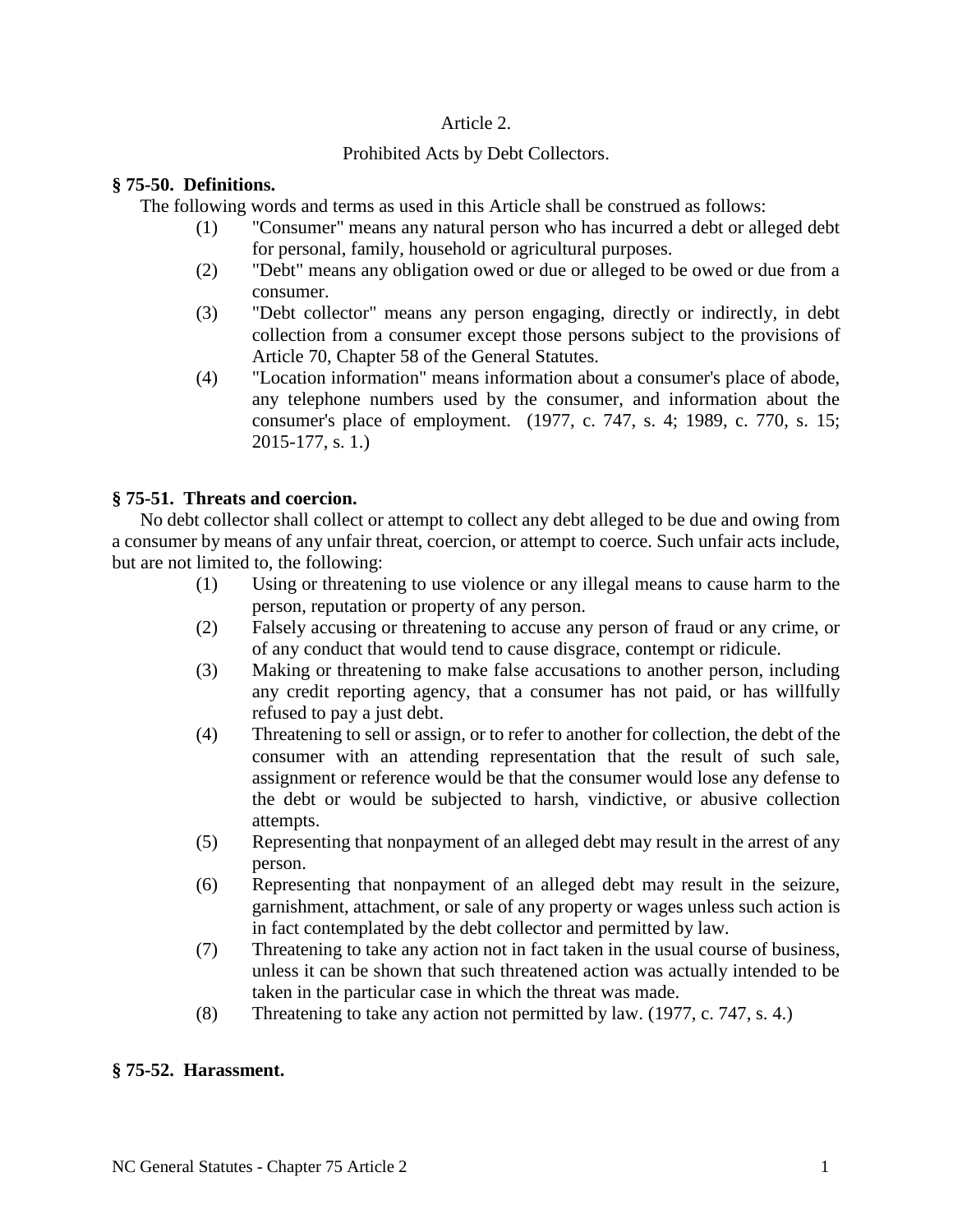No debt collector shall use any conduct, the natural consequence of which is to oppress, harass, or abuse any person in connection with the attempt to collect any debt. Such unfair acts include, but are not limited to, the following:

- (1) Using profane or obscene language, or language that would ordinarily abuse the typical hearer or reader.
- (2) Placing collect telephone calls or sending collect telegrams unless the caller fully identifies himself and the company he represents.
- (3) Causing a telephone to ring or engaging any person in telephone conversation with such frequency as to be unreasonable or to constitute a harassment to the person under the circumstances or at times known to be times other than normal waking hours of the person.
- (4) Placing telephone calls or attempting to communicate with any person, contrary to his instructions, at his place of employment, unless the debt collector does not have a telephone number where the consumer can be reached during the consumer's nonworking hours. (1977, c. 747, s. 4.)

# **§ 75-53. Unreasonable publication.**

No debt collector shall unreasonably publicize information regarding a consumer's debt. Such unreasonable publication includes, but is not limited to, the following:

- (1) Any communication with any person other than the debtor or his attorney, except:
	- a. To designated third parties with the written permission of the debtor or his attorney.
	- b. To persons employed by the debt collector, to a credit reporting agency, to a person or business employed to collect the debt on behalf of the creditor, or to a person who makes a legitimate request for the information.
	- c. To the spouse (or one who stands in place of the spouse) of the debtor, or to the parent or guardian of the debtor if the debtor is a minor and lives in the same household with such parent. If the debt collector has a good faith belief that the exception set forth in this sub-subdivision applies to a particular communication, that communication shall not be a violation of this sub-subdivision.
	- d. For the sole purpose of obtaining location information about the debtor, if no indication of indebtedness is made. A debt collector making a communication under this sub-subdivision shall:
		- 1. Identify himself or herself, state that he or she is attempting to confirm or correct location information about the debtor, and, only if expressly requested to do so, identify his or her employer.
		- 2. Not state that the debtor owes a debt.
		- 3. Not communicate with any particular person more than once per week or a total of three times during any 30-day period unless requested to do so by the person.
	- e. Through legal process.
- (2) Using any form of communication which ordinarily would be seen or heard by any person other than the consumer that displays or conveys any information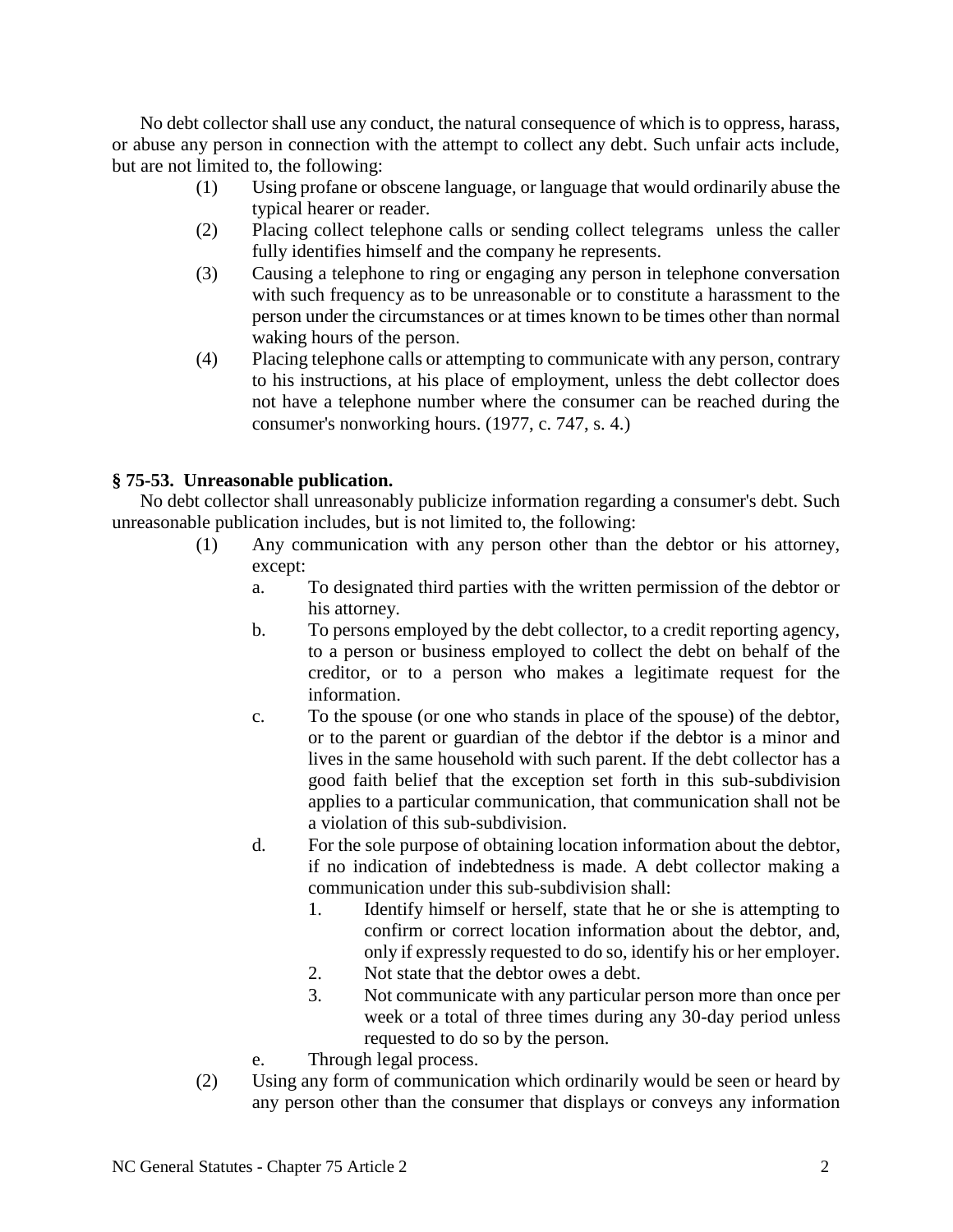about the alleged debt other than the name, address and phone number of the debt collector except as otherwise provided in this Article.

(3) Disclosing any information relating to a consumer's debt by publishing or posting any list of consumers, except for credit reporting purposes and the publication and distribution of otherwise permissible "stop lists" to the point-of-sale locations where credit is extended, or by advertising for sale any claim to enforce payment thereof or in any other manner other than through legal process. (1977, c. 747, s. 4; 1979, c. 910; 2015-177, s. 2.)

## **§ 75-54. Deceptive representation.**

No debt collector shall collect or attempt to collect a debt or obtain information concerning a consumer by any fraudulent, deceptive or misleading representation. Such representations include, but are not limited to, the following:

- (1) Communicating with the consumer other than in the name (or unique pseudonym) of the debt collector and the person or business on whose behalf the debt collector is acting or to whom the debt is owed.
- (2) Failing to disclose in all communications attempting to collect a debt that the purpose of such communication is to collect a debt, unless the communication is made to a third-party pursuant to G.S. 75-53 for the purpose of obtaining location information about the debtor.
- (3) Falsely representing that the debt collector has in his possession information or something of value for the consumer.
- (4) Falsely representing the character, extent, or amount of a debt against a consumer or of its status in any legal proceeding; falsely representing that the collector is in any way connected with any agency of the federal, State or local government; or falsely representing the creditor's rights or intentions.
- (5) Using or distributing or selling any written communication which simulates or is falsely represented to be a document authorized, issued, or approved by a court, an official, or any other legally constituted or authorized authority, or which creates a false impression about its source.
- (6) Falsely representing that an existing obligation of the consumer may be increased by the addition of attorney's fees, investigation fees, service fees, or any other fees or charges.
- (7) Falsely representing the status or true nature of the services rendered by the debt collector or his business.
- (8) Communicating with the consumer in violation of the provisions of G.S. 62-159.1(a), 153A-277(b1), or 160A-314(b1). (1977, c. 747, s. 4; 2009-302, s. 5; 2015-177, s. 3.)

### **§ 75-55. Unconscionable means.**

No debt collector shall collect or attempt to collect any debt by use of any unconscionable means. Such means include, but are not limited to, the following:

(1) Seeking or obtaining any written statement or acknowledgment in any form containing an affirmation of any debt by a consumer who has been declared bankrupt, an acknowledgment of any debt barred by the statute of limitations,